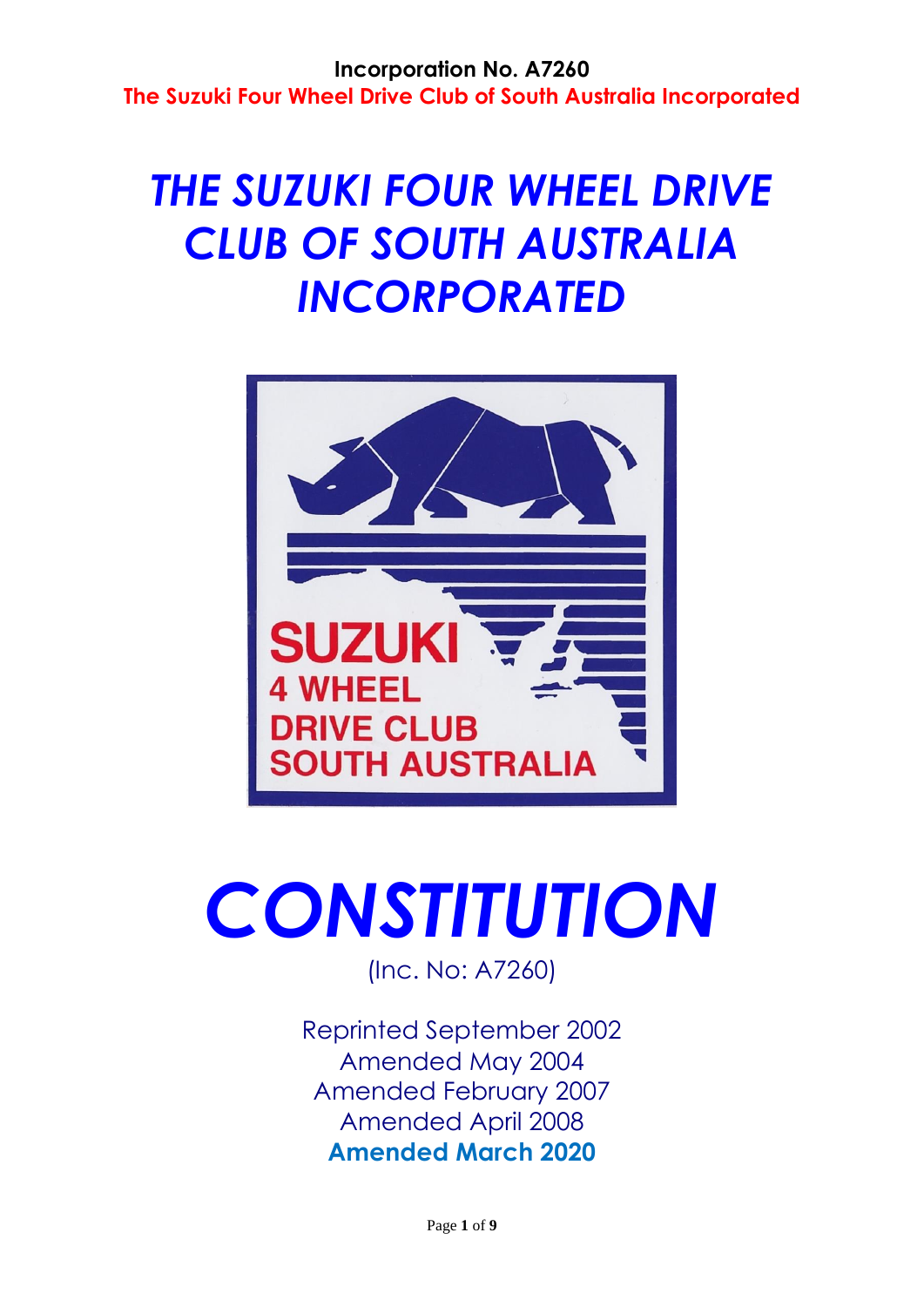# **The Suzuki Four Wheel Drive Club of South Australia Incorporated**

**The name of the Club formed under the rules shall be THE SUZUKI FOUR WHEEL DRIVE CLUB OF SOUTH AUSTRALIA Incorporated, and this Club shall be a non-profit making organization.**

#### **1. DEFINITIONS**

By definition the term "four-wheel drive", as used in this constitution, shall include all four-wheel drive and all-wheel drive vehicles.

#### **2. OBJECTIVES**

- **2.1.** To promote and encourage friendship, courteous and responsible behavior on/off the road through social gatherings, and touring.
- **2.2.** To promote and encourage social activities and Club functions.
- **2.3.** To conduct meetings and events whereby members may obtain knowledge enabling them to become proficient in the maintenance, care and skill in handling of their vehicle.
- **2.4.** To promote and foster the activity of four wheel and all wheel driving touring/caravanning and camping
- **2.5.** To advise government departments and other organizations that four-wheel driving is a recognized and responsible recreational activity.
- **2.6.** To foster and promote relevant 4wd bodies and any club approved activity, and/or cause which may be beneficial to the Club and its members

#### **3. POWERS OF ASSOCIATION**

The Association shall have all the powers conferred by Section 25 of the Act.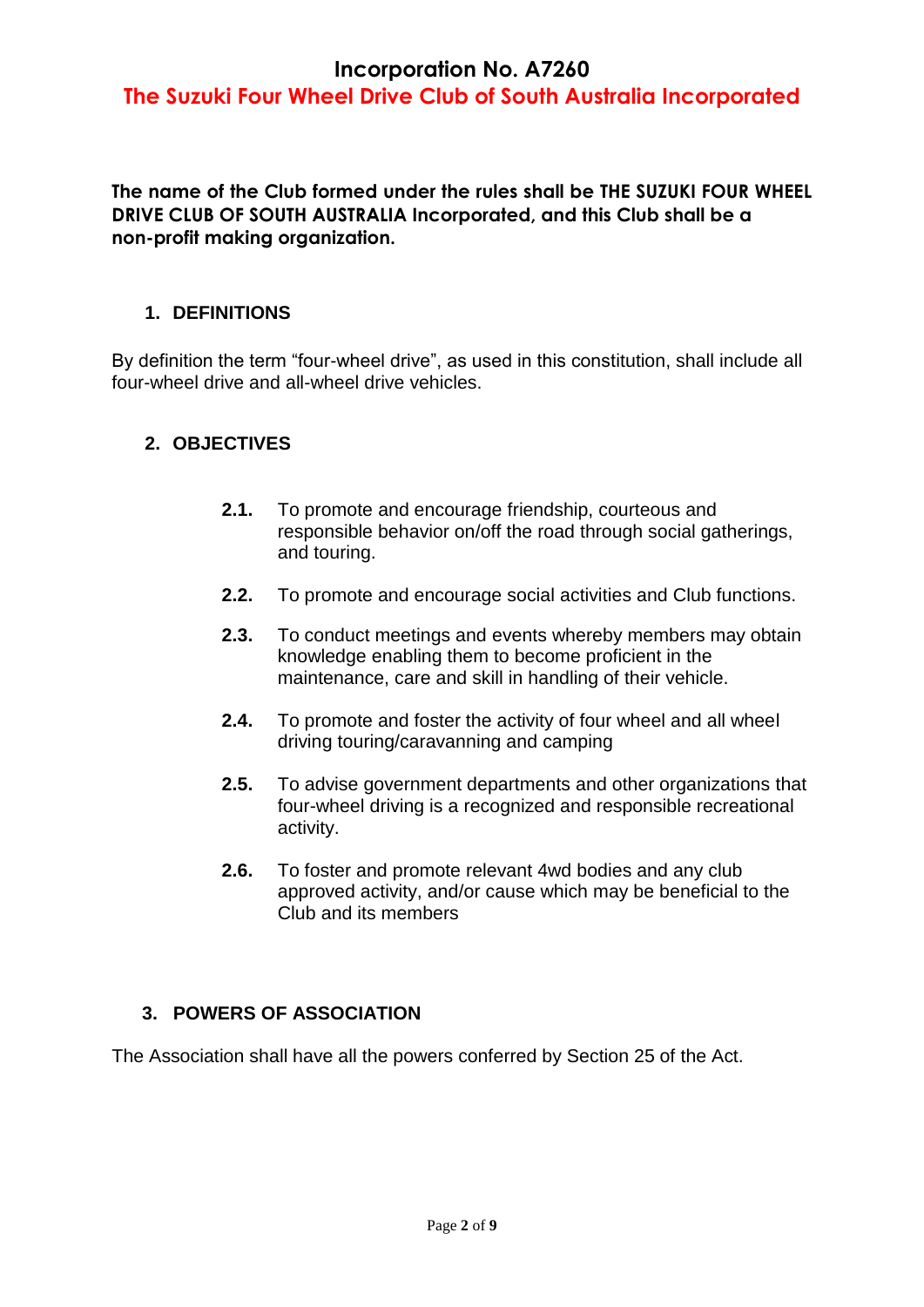# **The Suzuki Four Wheel Drive Club of South Australia Incorporated**

#### **4. MEMBERSHIP**

Membership shall be open to any person interested in furthering the objectives of the Club. Application shall be made in writing and on a form. All members shall be approved by the Committee of the Club.

The various classifications of Membership are defined as follows: -

**MEMBER**: A person who owns a vehicle who is interested in promoting and fostering the activities of the Club.

**FAMILY MEMBER***:* Includes Husband/Wife/partners and family

**SOCIAL:** Past member who wishes to keep involved in the club but is unable to attend regular meetings and or has no access to a 4wd

**HONORARY MEMBER***:* A person whom the Committee nominates at a General member meeting that has deemed to have assisted the Club in its day to day running in an extraordinary way. The status of Honorary Membership shall be reviewed annually at the AGM

**LIFE MEMBER**A member who had at least twenty-five (25) years of financial membership and is in recognition of outstanding services or contributions to the Club.

*Fees for Members, Social Members and Life Members to be determined at the AGM*

All membership renewals shall be due on the 1st of July of each year and be current for 12 calendar months. Any persons whose membership has not been renewed by the August General Meeting of the same year shall automatically cease to be a member of the Club

The Committee shall have the power to extend the time of renewal of a-membership should the Committee deem such action warranted.

#### **5. VOTING**

All current members are eligible to vote with the exception of HONORARY members and FAMILY members; where FAMILY members are entitled to one (1) vote only. All elected committee members have one (1) vote only at committee meetings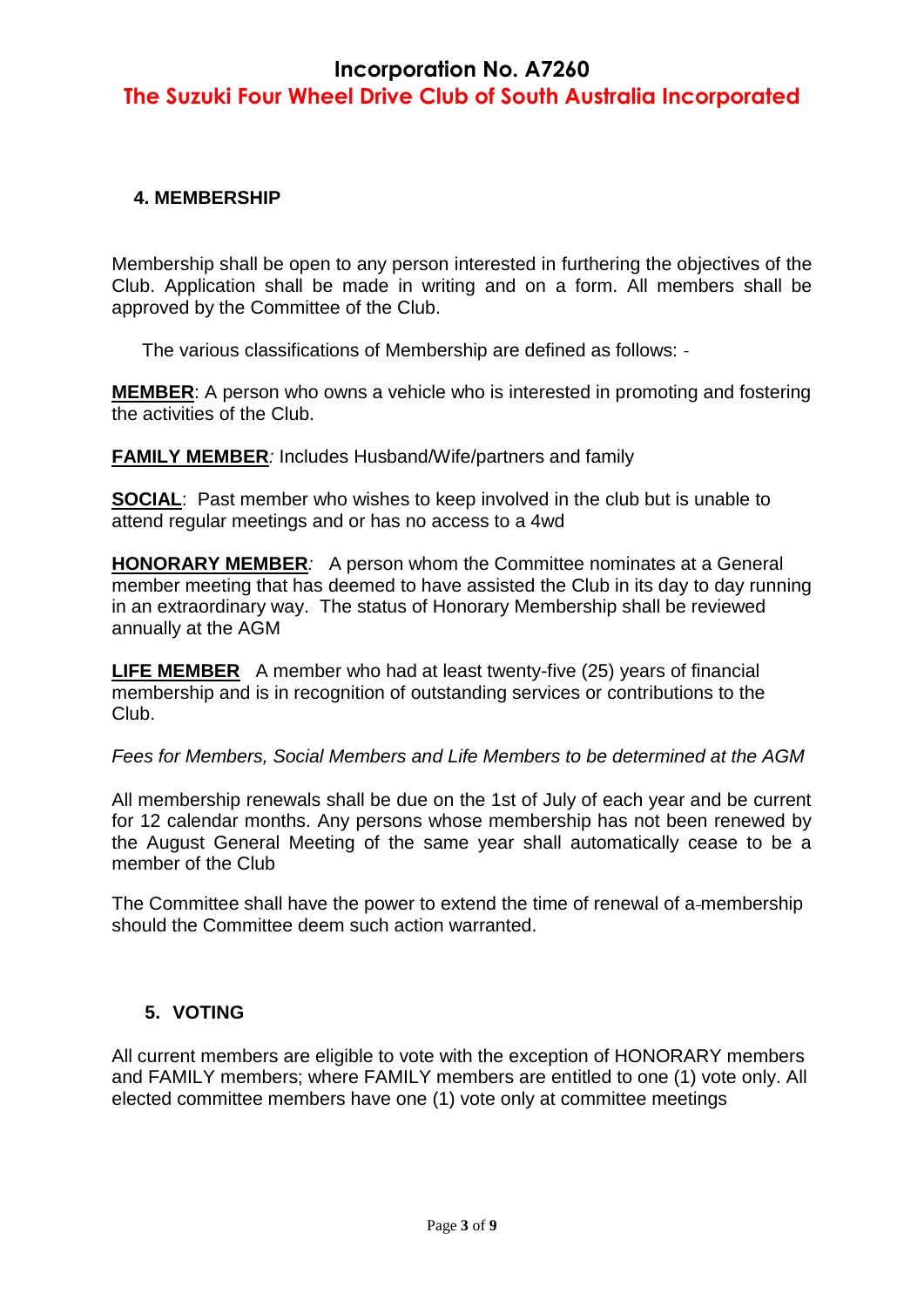# **The Suzuki Four Wheel Drive Club of South Australia Incorporated**

#### **6. MANAGEMENT**

The management of the Club shall be vested in the Executive Committee which shall consist of a President, Vice-President, Secretary and Treasurer. In addition to the Executive committee there shall be a minimum of two (2) Committee members nominated and voted in at the AGM. The Committee may from time to time as it deems necessary appoint two or more club members as a Sub-Committee

#### **7. COMMITTEE**

- **7.1.** The Committee shall be elected by ballot at the Annual General Meeting (AGM) and shall hold office until the next AGM.
- **7.2.** It shall consist of a President, Vice-President, Secretary and Treasurer who shall be 4WD owners, or shall have access to a 4WD vehicle by reason of their employment, family situation, or any other reason, and minimum two other members .The President ,Vice President, Treasurer must be a member with more than 2 years current continuous financial membership
- **7.3.** Any office becoming vacant during the period of twelve (12) months may be filled by the Committee and the person elected by such Committee shall hold office until the next AGM.
- **7.4.** The Committee shall have the power to invite any other person to attend the Committee meetings whom they consider may be of assistance to them in a professional, technical or other capacity for advice or guidance provided that such person shall not be entitled to vote as a member of such Committee. Any member failing to attend two consecutive meetings without reasonable excuse shall cease to be a member of the Committee.
- **7.5.** The Committee shall have the power to make, repeal and amend such by-laws as they may from time to time consider necessary for the wellbeing of the Club, which shall not be inconsistent with the Constitution and all such by-laws shall be binding upon members until repealed by the Committee or set aside by a resolution of a general Club Meeting.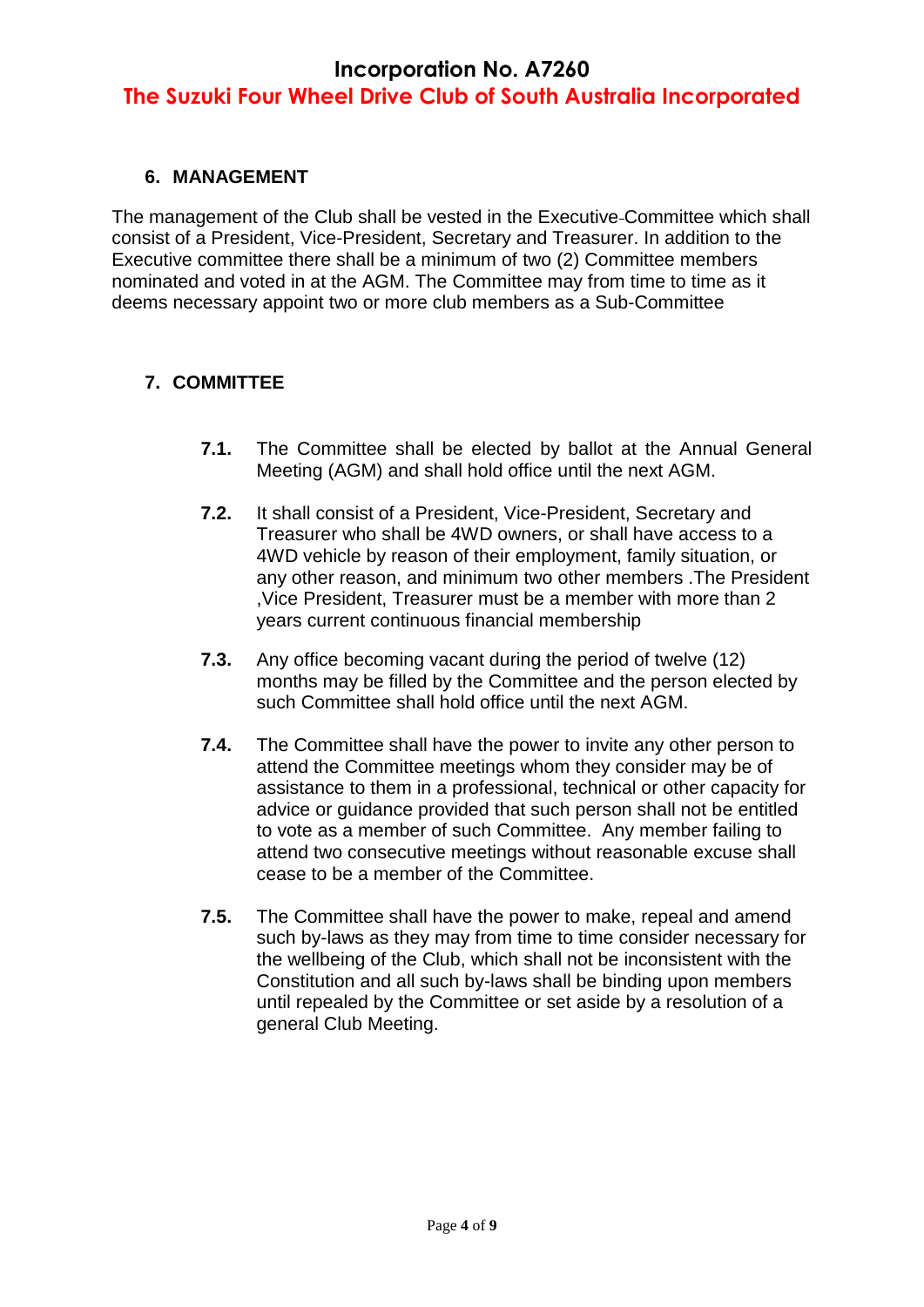## **The Suzuki Four Wheel Drive Club of South Australia Incorporated**

#### **8. MEETINGS**

- **8.1.** The Annual General Meeting (AGM) of the Club shall be held no later than the 31<sup>st</sup> of December in each year, when the Annual Report, Balance Sheet and Honorary Auditor's Report shall be presented, provided however that in event of the business of such meeting not being completed it may be adjourned and the business completed at an adjourned meeting which shall be held no later than the  $31<sup>st</sup>$  of January of the following year.
- **8.2.** Other Special General Meetings (SGM) of the Club can be convened at any time by the Secretary upon being requested to do so by the Committee or by the requisition in writing of at least 2/3 financial members.
- **8.3.** Special General Meetings are to be announced two meetings before and in the Club Magazine and via other digital means to members.
- **8.4.** No other notification need be given.
- **8.5.** A Notice of the AGM or Special GM shall state the time and place of the meeting, and the nature of the business to be transacted.
- **8.6.** No other business other than that of which notice has been given shall be discussed at the meeting.
- **8.7.** At all meetings the President shall be the Chairman, or in their absence the Vice-President or in their absence such member as appointed by the Committee.
- **8.8.** At all AGM's and Special GM's financial members will only be those eligible and shall have the right to vote. In the event of an equal number of votes, the Chair Person shall have a casting vote only. Votes in writing by absentees who are financial members shall be accepted.
- **8.9.** At AGM's and Special General Meetings, a quorum shall consist of a minimum of eight (8) financial members present and entitled to vote.
- **8.10.** All nominations for vacant positions to be contested at an AGM shall be in writing. All such nominations shall be in the hands of the Secretary no later than 14 days prior to the AGM. All nominations must be signed by the Nominee, the Nominator both who must be current members of the Club and not withstanding anything contained in the Constitution is eligible for the position for which they nominate.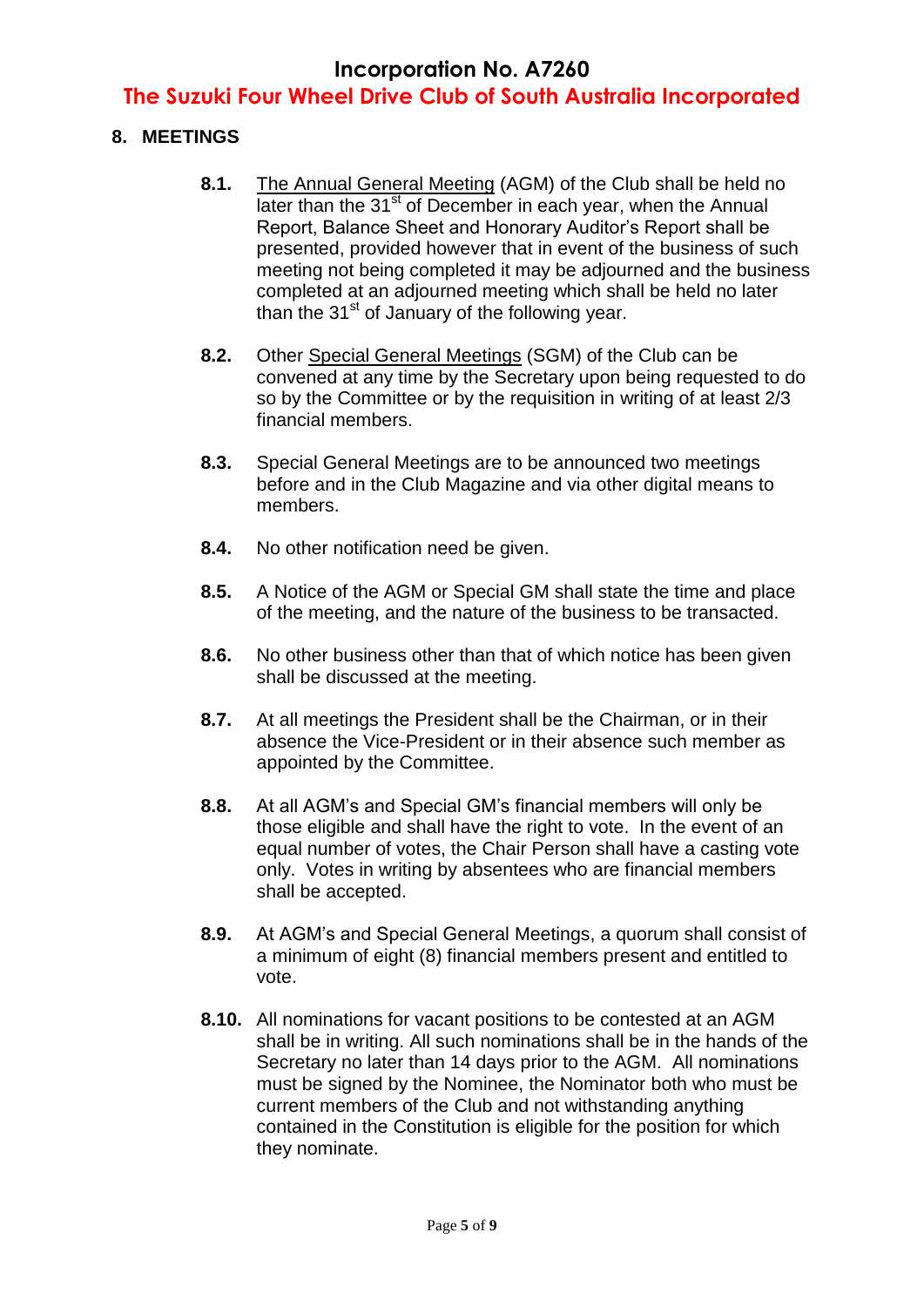**The Suzuki Four Wheel Drive Club of South Australia Incorporated**

#### **9. GENERAL AND COMMITTEE MEETINGS**

- **9.1.** The Suzuki Four Wheel Drive Club of South Australia Inc. will hold **General Meetings** at regular intervals.
- **9.2.** The quorum of such meetings will be eight (8) current members.
- **9.3.** The President shall act as the Chairperson, or in their absence the Vice-President, or in their absence any committee member
- **9.4.** Each financial member of the meeting with the exception of the Chairperson shall have one vote and in the event of an equal vote the Chairperson shall have a casting vote.
- **9.5.** Minutes of the proceedings of meetings shall be kept and shall be open for inspection by any member of the Club.
- **9.6.** The Suzuki Four Wheel Drive Club of South Australia Inc. will hold **Committee meetings** at regular intervals with the minimum being bi monthly.
- **9.7.** The quorum of such committee meetings shall be 50% of the committee.
- **9.8.** The President shall act as the Chairperson, or in their absence the Vice-President, or in their absence any committee member.
- **9.9.** Each elected member of the committee with the exception of the Chairperson shall have one vote and in the event of an equal vote the Chairperson shall have a casting vote.
- **9.10.** Minutes of the proceedings of Committee meetings shall be kept and shall be open for inspection by any member of the Club.

#### **10. FINANCIAL YEAR**

The financial year of the Club shall conclude on the 30th day of June in each year.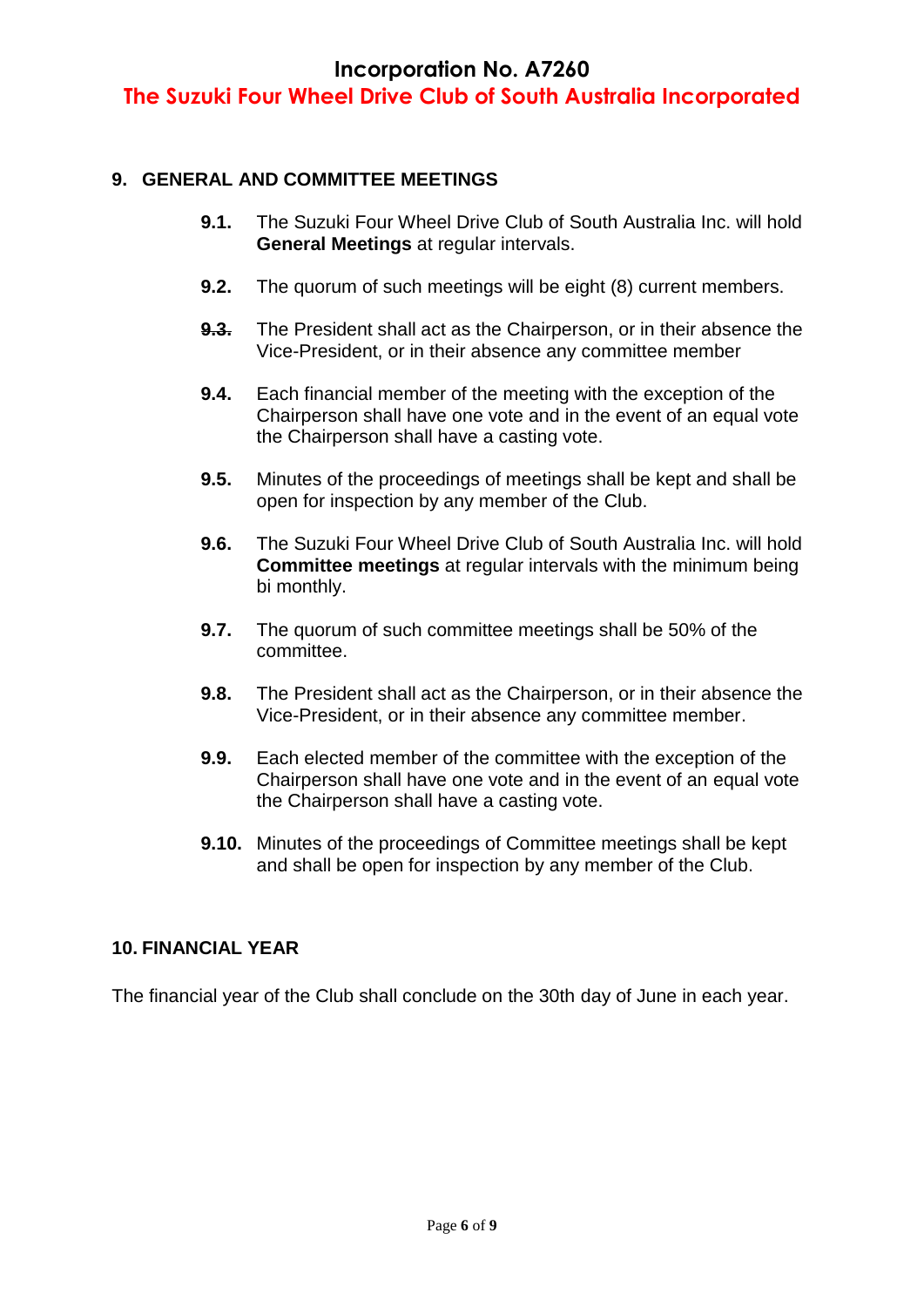# **The Suzuki Four Wheel Drive Club of South Australia Incorporated**

#### **11. INSURANCE**

- **11.1.** Any member engaging in Club activities must ensure that any motor vehicle used in conjunction with such activity is covered by a policy of insurance either for THIRD PARTY PROPERTY DAMAGE or FULL COMPREHENSIVE insurance.
- **11.2.** PROOF OF CURRENT INSURANCE may be requested at the time of membership renewal and also by the Trip/Activity organizer.

#### **12. PUBLIC LIABILITY**

The Club shall keep in force a policy of insurance for the purpose of protecting the Club members, and members of the Committee, against any action brought about through the negligent actions of the Club.

#### **13. FUNDS**

The funds of the Club shall be deposited in an account with a financial institution and such account operated on by any two of the following- President, Vice-President, Treasurer or Secretary or nominated committee member. The income and property of the Club shall be applied solely towards the promotion of the objects of the Club. No money shall be paid to individual members of the Club unless by way of reimbursement for moneys spent on behalf of the Club or for services rendered at the request of the Club and then only if approved by the Executive Committee.

#### **14. ACCOUNTS**

All accounts for payment shall be presented to the Committee

#### **15. INDEMNITY**

- **15.1.** Office bearers of the Club who by the authority of the committee accept or incur any pecuniary liability on behalf of the Club shall be held indemnified by the Club against any personal loss in respect to such liability.
- **15.2.** On any trip, whilst the Trip Leader has overall responsibility for participating Club Members and vehicles, the ultimate responsibility for a vehicle's capability rests with the owner / driver of that vehicle and the club or trip leader shall not be held liable for damage.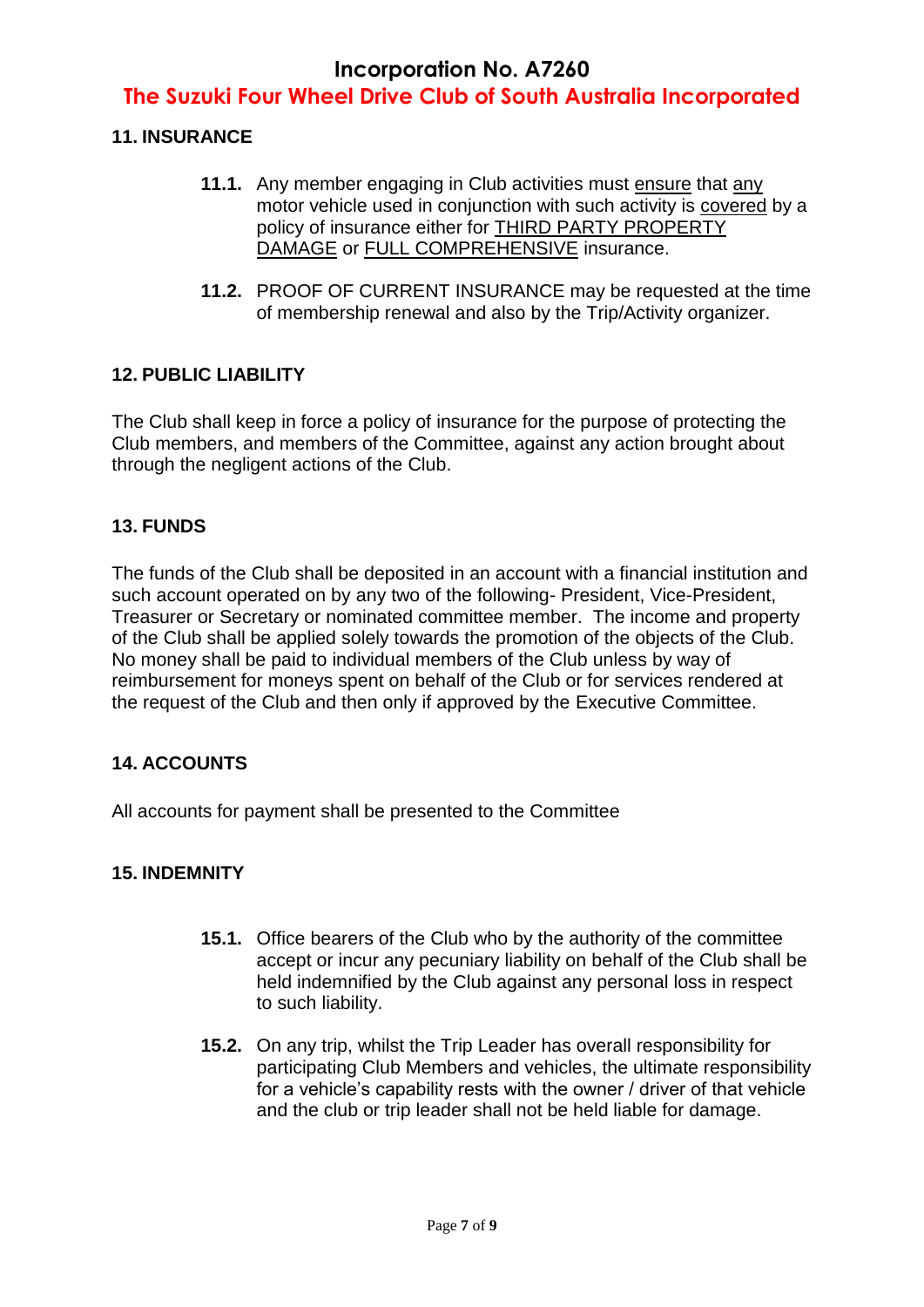## **The Suzuki Four Wheel Drive Club of South Australia Incorporated**

#### **16. CONSTITUTIONAL AMENDMENTS**

- **16.1.** The Constitution may be amended at any Special General Meeting of which due notice in writing has been given provided that such notice shall specify all proposed amendments and provided further that any amendments shall require a majority of at least two-thirds of those members present and entitled to vote.
- **16.2.** Amendments to the Constitution may be proposed by the Committee or any member of the Club provided that any proposed amendment shall be notified in writing to the Secretary not later than two (2) months prior to the date on which the Special General meeting is held

#### **17. AUDIT**

- **17.1.** The Honorary Auditor or Auditors shall be elected at each AGM and it shall be their responsibility to examine all accounts, vouchers, receipt books etc, and to furnish thereon at the Annual General Meeting.
- **17.2.** Audits shall be held at regular intervals of twelve months or at any other time the Honorary Auditor shall deem necessary.

#### **18. MEMBERS CONDUCT**

- **18.1.** If the conduct of any member shall in the opinion of the Committee be contrary to the welfare or interest of the Club, the member may be called upon to justify and explain such conduct as outlined in the complaints procedure of the club .When the complaints process is finalized and is of the opinion that the conduct of the member is as charged, the Committee may caution, suspend or expel such member.
- **18.2.** If the member so cautioned, suspended or expelled by the Committee so wishes, they may appeal in writing to the Club and request a Special General Meeting of the Club to discuss such appeal. The Special General Meeting so called may alter or reverse the decision of the committee only in the matter on the notice paper, by a majority vote of two thirds of the members present that are entitled to vote. Such decision of the club is final.